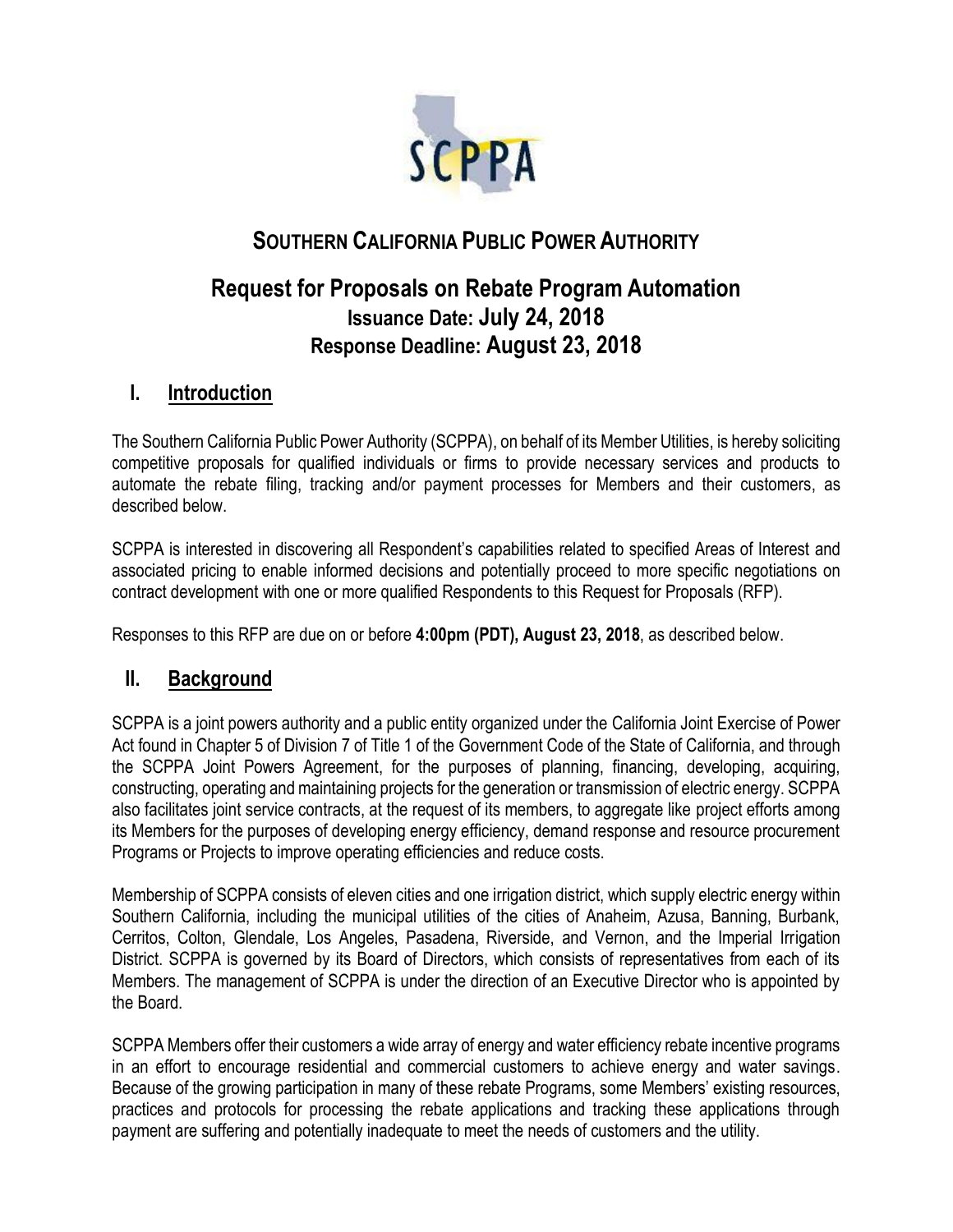Based on this potential need for external support and assistance in revising and improving the existing rebate processes for Members, SCPPA is requesting proposals to provide services and products that will improve the rebate processing procedures and protocols for Members and their customers. Some of these potential services and products are outlined below in Section III.

Any service contract subsequently entered into by SCPPA pursuant to this RFP would be utilized directly by the interested Members to serve their respective utility customers' needs. The service and work products would be ordered and approved directly by SCPPA and/or the applicable Members and the billing would be administered through SCPPA.

# **III. Areas of Interest**

Certain SCPPA Members have expressed interest in improving their existing rebate processing capabilities to meet the needs of their municipalities. While each Member's needs and requirements will vary, the primary areas of interest or focus for such improvements include automation and simplification of the current processing practices, which for some Members have historically been performed manually, or "by-hand". The goal is to automate as much of this process as possible by implementing a new rebate processing software platform. This platform will allow customers to apply online for rebate programs and allow Members to electronically review, approve and track customer rebate applications in order to streamline the process.

Presented below is a list of the primary services and functions that Respondents to this RFP should be sure to discuss and demonstrate the abilities to provide or perform in association with and on behalf of Participating Members. Not all Members will be interested or in need of all of these services. However, it is critical for Respondents to address each of these areas in their proposal. In addition, Respondents are encouraged to include and offer, as added alternatives, any other related services and/or products that are not identified below but could enhance the rebate processing improvements being sought by Members.

#### 1. **Review existing rebate process**

- Assess rebate processing current practices and protocols of Participating Members
- Advise and recommend any retention of or revision to existing practices of Participating Members

### 2. **Develop a secure software platform that:**

#### **A. Will allow Customers to:**

- i. Submit rebate applications electronically, on-line and upload any required pictures, plans, receipts, paid invoices or other required documentation pertaining to the project and their request for a rebate;
- ii. Digitally "sign" the application (and thereby agree to the terms and conditions of the rebate program – that may be displayed within the platform) using approved digital signature software;
- iii. Track or follow the progress of the rebate online (e.g. if there is additional documentation needed for final approval; if the approval is awaiting final inspections; when the rebate was approved and sent to accounts payable, etc.);
- iv. Communicate with Member staff via a comment section and/or direct e-mail, as specified by Participating Member.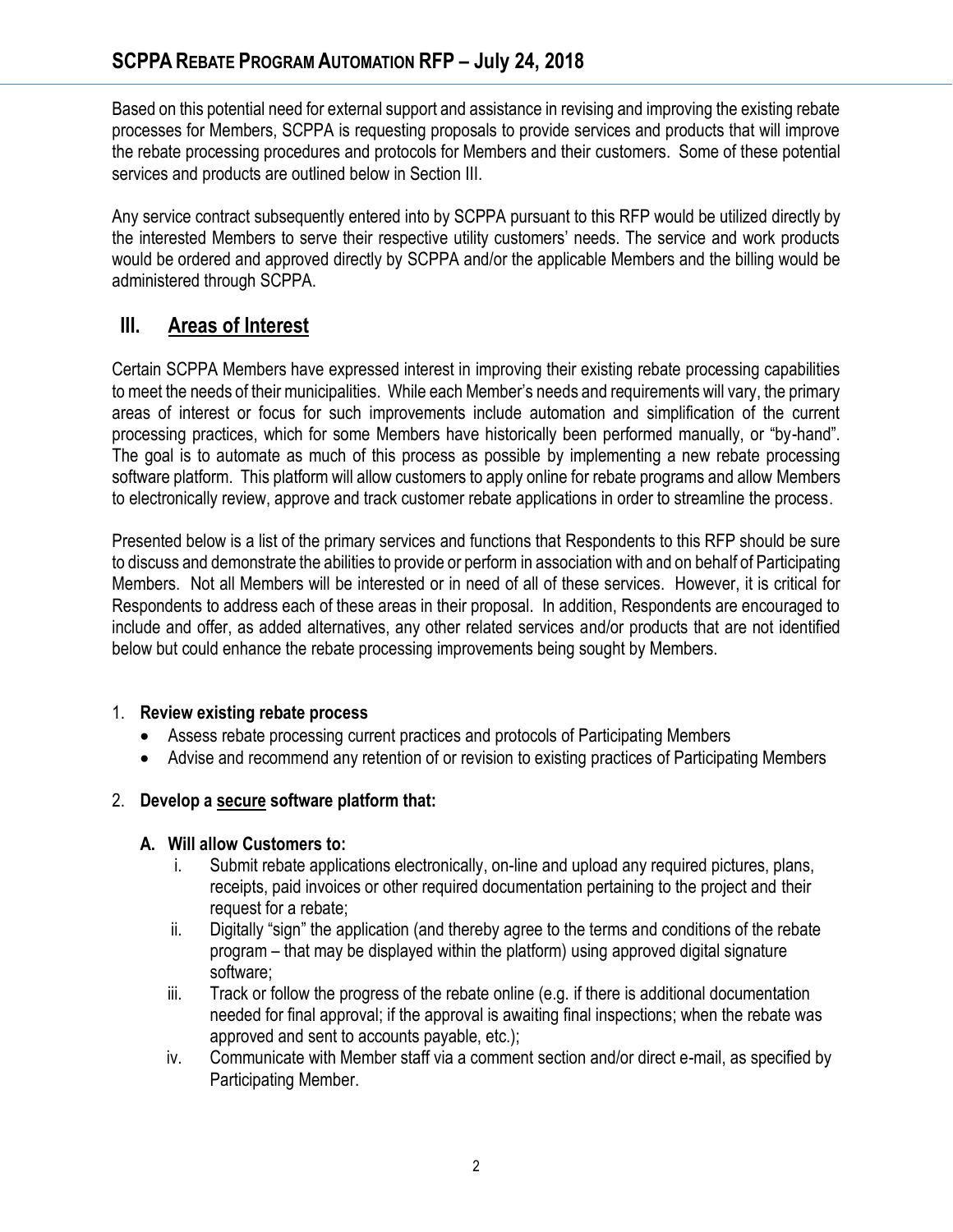#### **B. Will allow Members to:**

- i. Identify and "target market" to customers through sales campaigns based on previous rebate program participation;
- ii. Easily set permissions and approval levels for Member staff based on certain criteria such as rebate amount to correspond to staff signing/approval authority levels;
- iii. Have the ability to override a rebate rejection based on special circumstance (i.e. when the customer purchased the product, it qualified for the program but did not at the time of submittal);
- iv. Input and process those applications that are submitted and received via mail or in-person with a paper application.

#### **C. Has the capability of:**

- i. Maintaining and presenting on-line Member-specified lists of approved appliances, water saving measures, etc. for customers to choose from. These products will be continually updated by the software provider based on revised program-specific requirements including, but not limited to: Energy Star, Water Sense, Federal, State or City requirements, as defined by Participating Members;
- ii. Performing a check and balance whereby if the customer enters an invalid or unapproved appliance/measure the system will reject that product for rebate and inform the Applicant via an on-screen message;
- iii. Tracking historical data on rebates and maintain a list of rebates customers have previously received, including the ability to flag duplicate rebates to the same customer, account and/or premise for the same measure;
- iv. Be capable of generating rejection letters/automatic emails to be sent to customers that do not meet program guidelines and the reasons why the rebate application was rejected;
- v. Creating customized reports on all relevant data points, including but not limited to: kWh savings, ccf water savings, program participation, program expenditures etc. -- for tracking, reporting and analyzing program data. These reports should be able to be downloaded in electronic format (e.g. .xls, .xlsx, .csv …) for additional analysis;
- vi. Providing a "search" function for internal and external users;
- vii. Accommodating rebate payment processing through electronic files processed in batches or other similar pre-payment method so that approved applications can be forwarded to Accounts Payable departments for final payment;
- viii. Provide customers an on-line tool to acquire products that meet utility-specific requirements and potentially qualify for Utility Rebates and/or Program Participation;
- ix. Processing Income Qualified program applications and rebates;
- x. Providing dual languages (English and Spanish);
- xi. Ability to have an Application Programming Interface (API) to automatically associate rebate applications with Customer Billing Information;
- xii. Processing paper rebate applications in the event of software delay or system malfunction.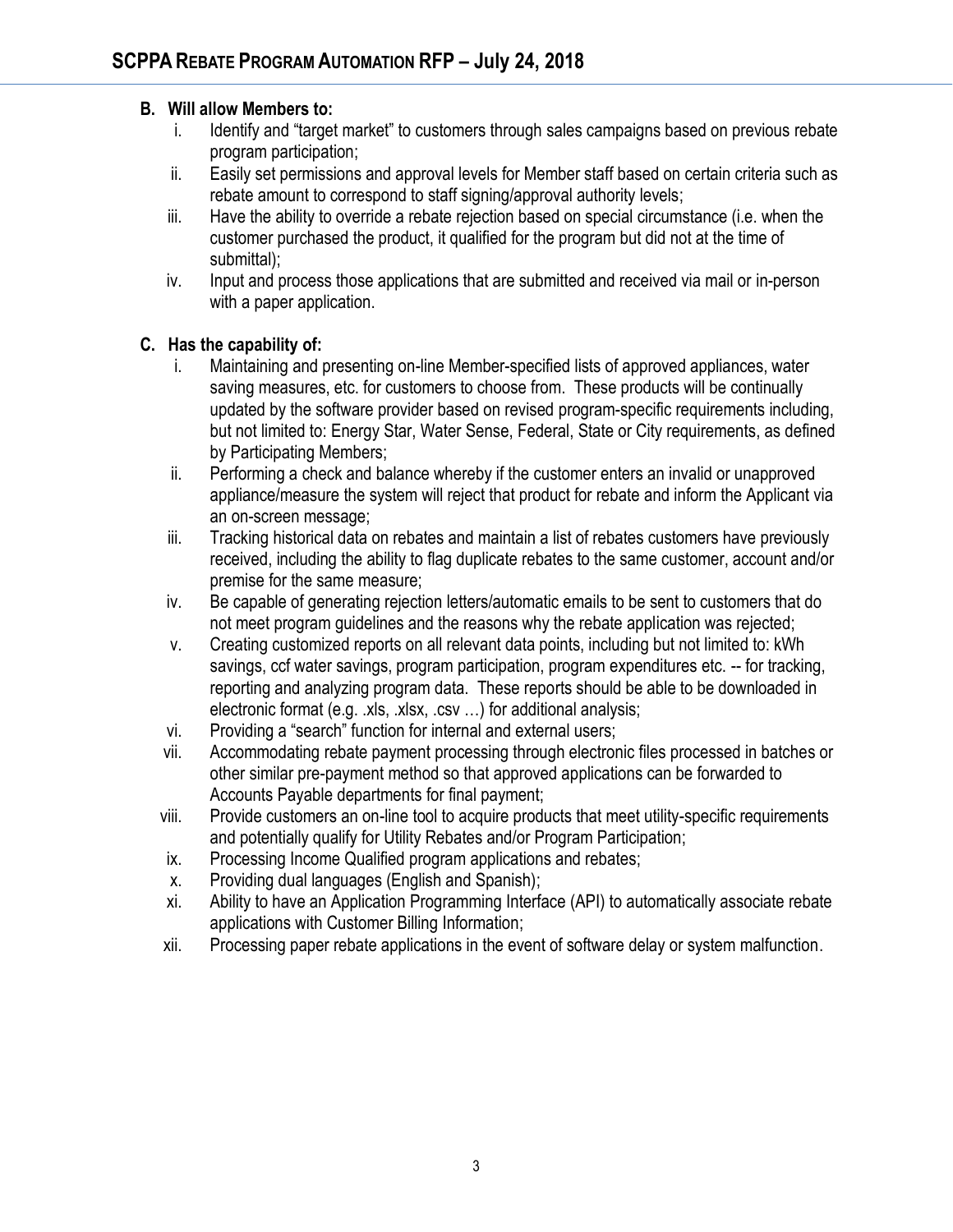# **Timeline / Schedule\***

| <b>SCPPA RFP for Rebate Program Automation Selection Process</b> |                       |
|------------------------------------------------------------------|-----------------------|
| <b>Schedule of Requirements</b>                                  | <b>Target Date(s)</b> |
| <b>Issue RFP</b>                                                 | July 24 2018          |
| Questions Due                                                    | August 9, 2018        |
| Responses Due                                                    | August 23, 2018       |
| Review of Responses                                              | September 2018        |
| Interviews (if necessary)                                        | September 2018        |
| Selection of Respondent(s)                                       | September 2018        |

 **\***Timeline/Schedule is subject to change, at sole discretion of SCPPA.

## **IV. Proposal Submission Required Elements**

There will not be an initial Respondent's conference associated with this RFP. Clarification questions may be addressed to **bcope@scppa.org**.

The deadline to submit questions on this RFP will be 4:00PM (PDT) on August 9, 2018. All questions should be submitted electronically via e-mail to: **bcope@scppa.org**, referencing REBATE PROGRAM AUTOMATION RFP QUESTIONS and the potential Respondent's name in the subject line. Answers to all questions will be provided to inquisitor via e-mail within 5 business days from the date received. Answers to questions that SCPPA, at its sole determination and discretion, deems to be substantive or that would place the inquisitor at a distinct and unfair advantage to other potential Respondents will be posted on SCPPA's website at <http://www.scppa.org/pages/misc/rfps.html>within 7 business days from the date received, but no later than August 16, 2018. It is the responsibility of potential Respondents to review this website for any, and all postings. SCPPA will not announce or inform potential Respondents of any such postings.

#### **1. Transmittal Letter Content:**

- a. A brief statement of the Respondent's understanding of the work to be done and commitment to perform the work as scheduled, including:
	- i) statement of work specifications; and
	- ii) reference to any proposed contractual terms and conditions required by the Respondent; and
	- iii) a summary of exceptions taken to the RFP requirements; and
	- iv) any and all expectations from SCPPA including, but not limited to: requirements definitions, strategy refinement, and staffing requirements to support the proposed project or program implementation.
- b. An officer authorized to bind must sign the proposal on behalf of the Respondent and must include the following declarations on the transmittal letter:

"This proposal is genuine, and not sham or collusive, nor made in the interest or in behalf of any person not herein named; the Respondent has not directly or indirectly induced or solicited any other Respondent to put in a sham bid, or any other person, firm or corporation to refrain from submitting a proposal; and the Respondent has not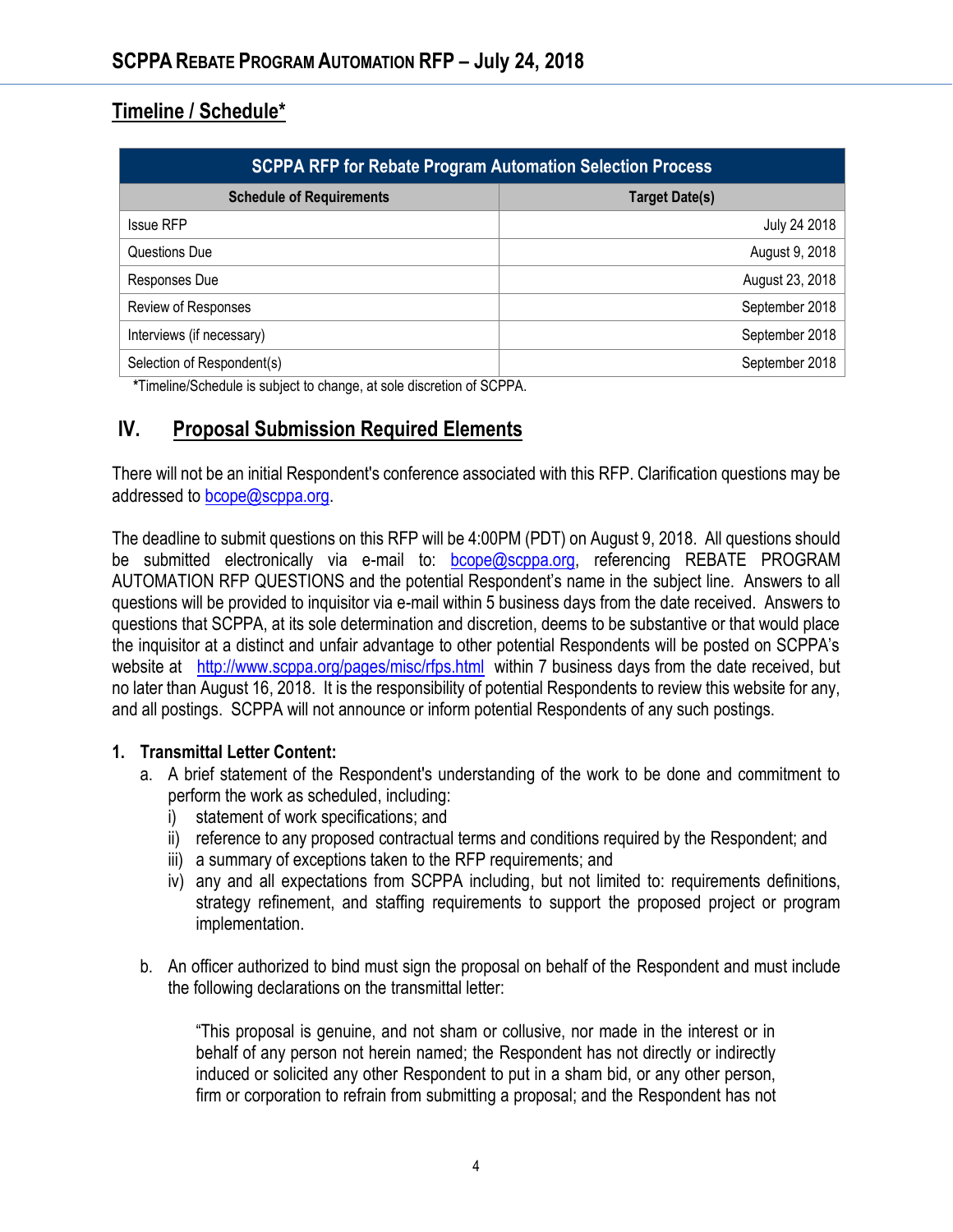in any manner sought by collusion to secure for themselves an advantage over any other Respondent."

- **2. Respondent Information**: Provide legal name of Company or Individual, physical street address, the name(s) and title(s) of the individual(s) authorized to represent the Respondent, including telephone number(s) and email address(es).
- **3. Proposal:** Proposals must include a description of the proposed services and/or products, how these meets (or do not meet) each of the objectives of this RFP, and a detailed description addressing all of the Areas of Interest. Respondents may also include additional services, products, tasks, task elements and/or functions that may not be part of or included in the RFP but are deemed by the Respondent to be pertinent and potentially valuable to SCPPA or its Members. SCPPA will have full discretionary authority to consider, accept and/or reject without cause such supplemental information that is not directly requested, included in or made part of the RFP.
- **4. Fees:** Pricing in all Proposals should be made based on good faith estimates of the requirements defined in this RFP. Please include all necessary details of specific examples or estimates of the fees, labor rates and service charges. Describe how the fees, rates or charges will be determined. Respondents shall also be prepared to provide a breakdown of the applicable overheads and fringe benefit costs that are part of any labor rates and other direct costs associated with the services to be performed.
- **5. Experience:** Respondent shall clearly identify project participants and management team, including:
	- a. Describe your firm's experience as may be applicable to this RFP, your organizational structure, management qualifications, and other contract related qualifications, including number of years firm has been in business.
	- b. Specify key employees and describe their qualifications, experience and duties related to this RFP, including the office location(s) where work will be performed, in addition to the physical street address referenced above.
	- c. Provide a commitment statement for the retention and use of key employees as proposed, their availability to initiate and sustain the proposal, as well as planned supplemental employees if key personnel are not available to assure project delivery.
	- d. State whether Respondent will use subcontractors to perform services pursuant to the contract. Should the use of subcontractors be offered, the Respondent shall provide the same assurances of competence for the subcontractor, plus the demonstrated ability to manage and supervise the subcontracted work. Subcontractors shall not be allowed to further subcontract with others for work. The provisions of any contract resulting from this RFP shall apply to all subcontractors in the same manner as to the Respondent.
	- e. Respondent shall indicate any and all pending litigation that could affect the viability of Respondent's proposal, continuance of existing contracts, operation or financial stability.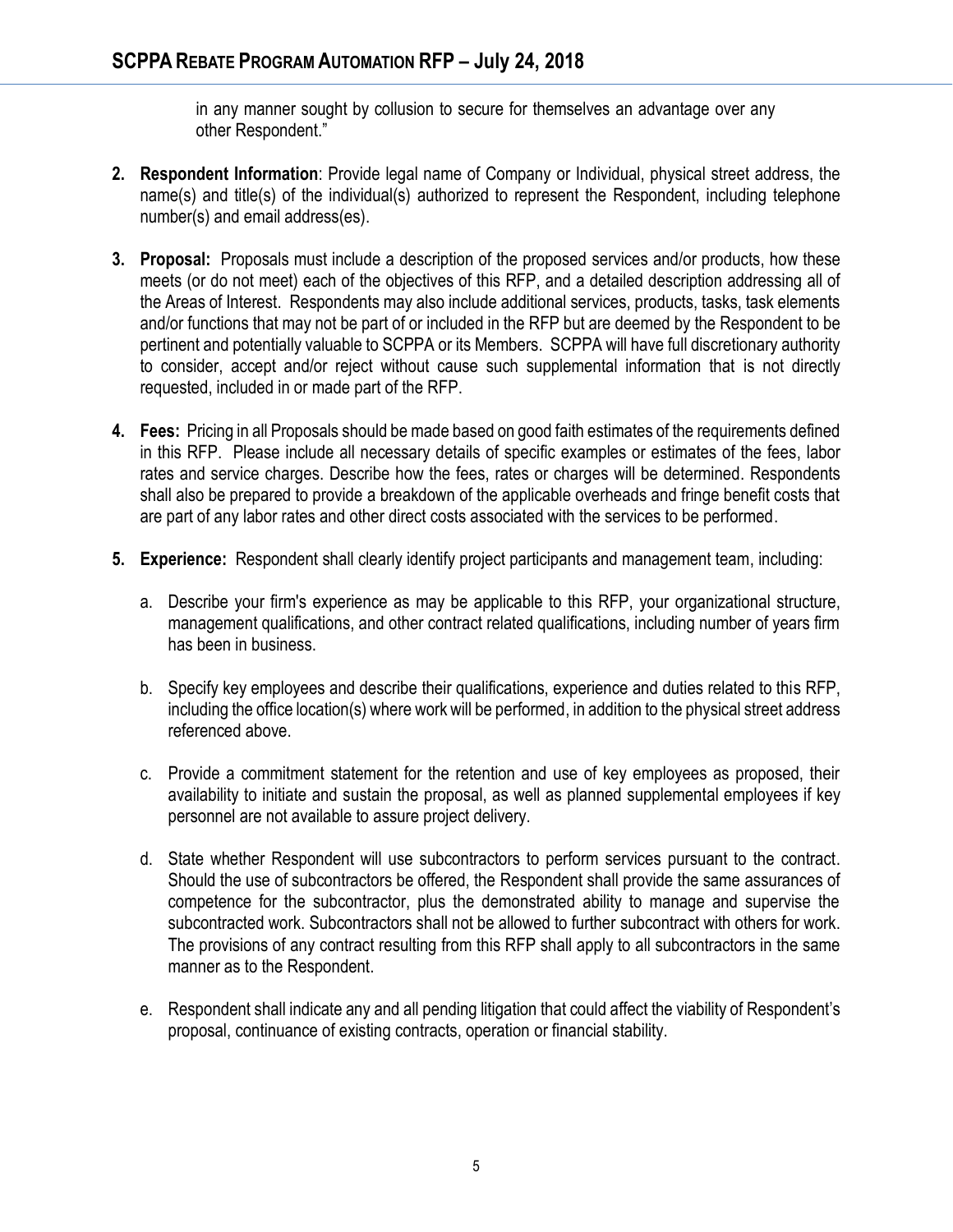#### **6. References:**

- a. Describe whether the Respondent has, within the last five (5) years, rendered any service to SCPPA or to any of SCPPA's Members, either as a contractor or subcontractor, either under the current Respondent's name or any other name or organization. If so, please provide details (status as prime or subcontractor, brief description of the contract, contract start and end date, the contract administrator name, and total actual contract expenditures).
- b. If the Respondent has not rendered any service within the last five (5) years to SCPPA or to any of SCPPA's Members, then please provide references over that period with the details described above including the counterparty for which services were provided.
- c. Identify existing related or relevant projects or programs which Respondent developed and/or operates that would demonstrate Respondent's capabilities in this area.
- d. Describe relevant program development and implementation experience, approach, and provide a list of references for similar projects completed.

### **V. Proposal Submission Delivery Requirements**

One (1) electronic copy of your submittal must be e-mailed no later than 4:00 pm PST on **August 23, 2018**, to: [bcope@scppa.org](mailto:bcope@scppa.org) with Subject/Title as: **[Respondent Name] Rebate Processing Automation RFP Submittal**.

One (1) hard copy of your submittal can or may also be delivered to the address below no later than the time and date referenced above, but hard-copy submittal is not required.

> Southern California Public Power Authority Rebate Processing Automation RFP Attention: Bryan Cope 1160 Nicole Court Glendora, California 91740

No contact should be made with the Board of Directors, committees or working group representatives, or SCPPA Members concerning this RFP.

All information received by SCPPA in response to this RFP is subject to the California Public Records Act and may be subject to the California Brown Act and all submissions may be subject to review in the event of an audit.

## **VI. Terms and Conditions**

- 1. SCPPA reserves the right to cancel this RFP at any time, reject any and all proposals and to waive irregularities.
- 2. SCPPA shall determine at its sole discretion the value of any and/or all proposals including price and non-price attributes.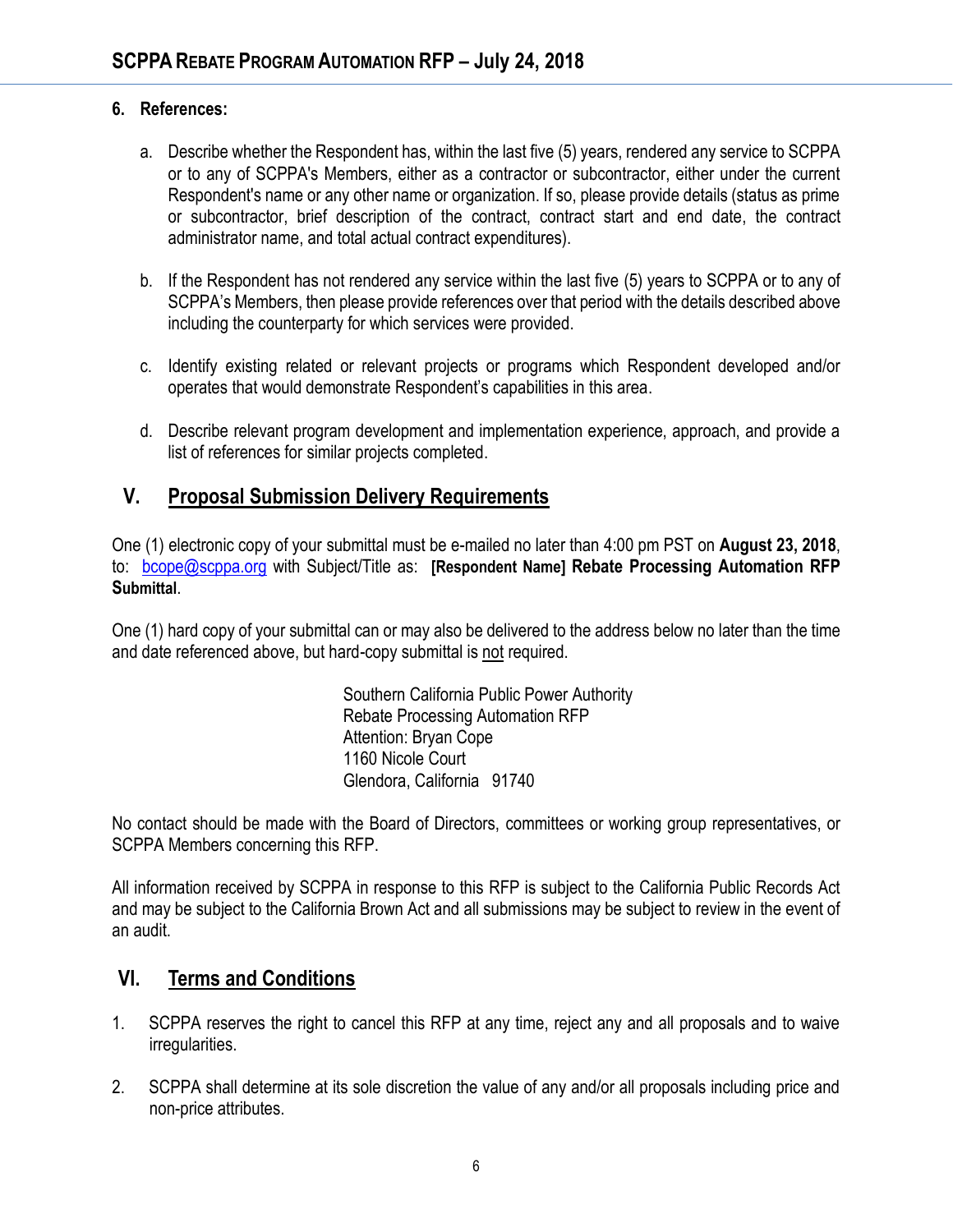- 3. Proposals may be sub-divided or combined with other proposals, at SCPPA's sole discretion.
- 4. SCPPA shall perform an initial screening evaluation to identify and eliminate any proposals that are, for example, not responsive to the RFP, do not meet the minimum requirements set forth in the RFP, are not economically competitive with other proposals, or are submitted by Respondents that lack appropriate creditworthiness, sufficient financial resources, or qualifications to provide dependable and reliable services for this RFP.
- 5. SCPPA reserves the right to submit follow up questions or inquiries to request clarification of information submitted and to request additional information from any one or more of the Respondents.
- 6. SCPPA reserves the right, without qualification and in its sole discretion, to accept or reject any or all proposals for any reason without explanation to the Respondent, or to make any award to that Respondent, who, in the opinion of SCPPA, will provide the most value to SCPPA and its Members.
- 7. SCPPA may decline to enter into any potential engagement agreement or contract with any Respondent, terminate negotiations with any Respondent, or to abandon the request for proposal process in its entirety.
- 8. SCPPA reserves the right to make an award, at its sole discretion, irrespective of price or technical ability, if SCPPA determines that to do so would result in the greatest value to SCPPA and its Members.
- 9. Those Respondents who submit proposals agree to do so without legal recourse against SCPPA, its Members, their directors, officers, employees and agents for rejection of their proposal(s) or for failure to execute or act on their proposal for any reason.
- 10. SCPPA shall not be liable to any Respondent or party in law or equity for any reason whatsoever for any acts or omissions arising out of or in connection with this RFP.
- 11. SCPPA shall not be liable for any costs incurred by any Respondents in preparing any information for submission in connection with this RFP process or any and all costs resulting from responding to this RFP. Any and all such costs whatsoever shall remain the sole responsibility of the Respondent.
- 12. SCPPA may require certain performance assurances from Respondents prior to entering into negotiations for work that may result from this RFP. Such assurances may potentially include a requirement that Respondents provide some form of performance security.
- 13. Prior to contract award, the successful Respondent shall supply a detailed breakdown of the applicable overheads and fringe benefit costs that are part of the labor rates and other direct costs associated with the services to be performed.
- 14. SCPPA Members, either collectively or individually may contact Respondents to discuss or enter into negotiations regarding a proposal. SCPPA is not responsible or liable for individual Members interactions with the Respondent which are not entirely conducted through SCPPA or at SCPPA's option or election to engage the Respondent as defined within the RFP.